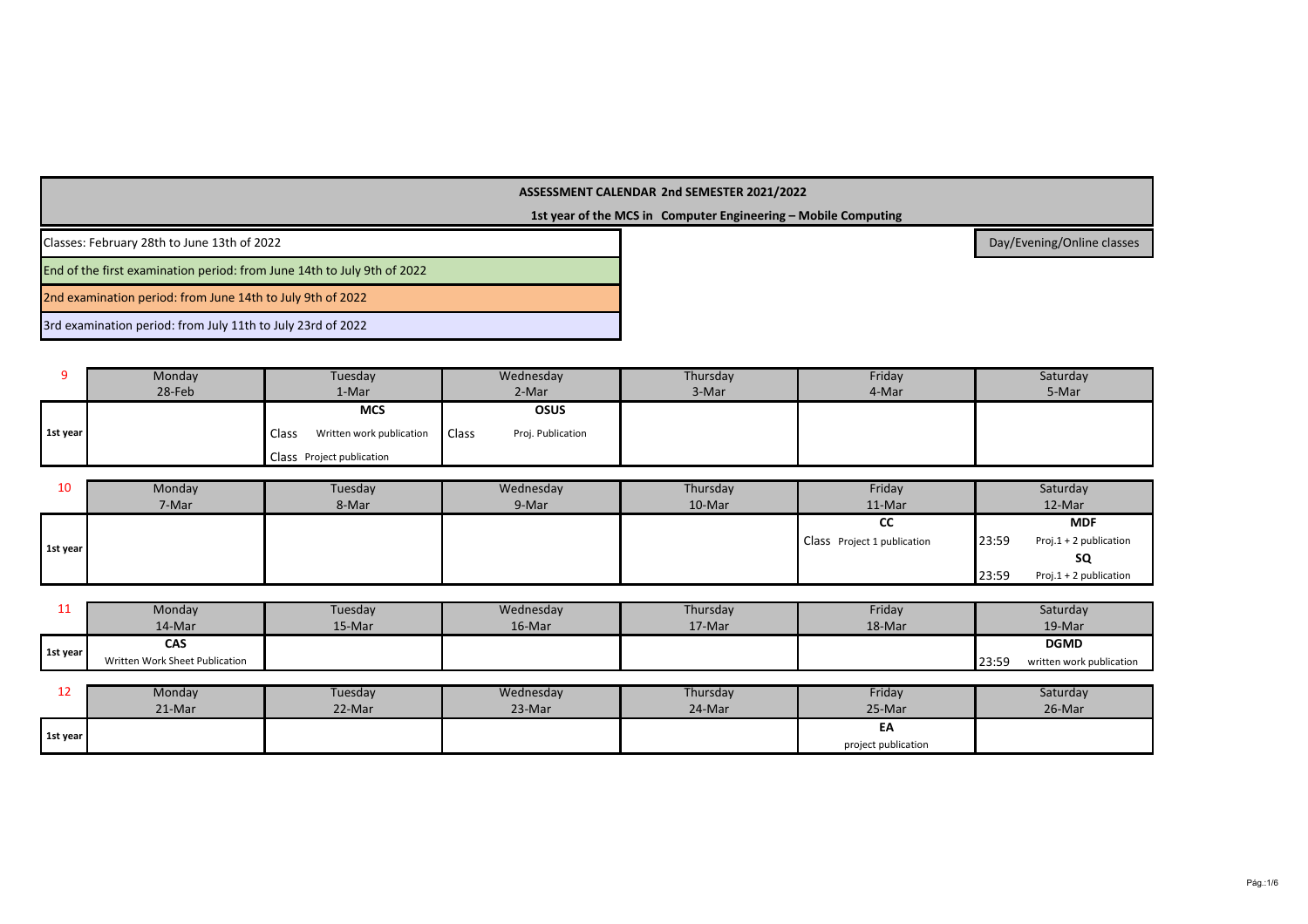**1st year of the MCS in Computer Engineering – Mobile Computing**

Classes: February 28th to June 13th of 2022

End of the first examination period: from June 14th to July 9th of 2022

2nd examination period: from June 14th to July 9th of 2022

3rd examination period: from July 11th to July 23rd of 2022

| --       | Monday | Tuesday | Wednesday | Thursday                              | Friday | Saturday |
|----------|--------|---------|-----------|---------------------------------------|--------|----------|
|          | 28-Mar | 29-Mar  | 30-Mar    | 31-Mar                                | 1-Apr  | 2-Apr    |
|          |        |         |           | SQ                                    |        |          |
| 1st year |        |         |           | Class Delivery + Oral Pres. Project 1 |        |          |

| 44       | Monday                    | Tuesday | Wednesday | Thursday | Friday                      | Saturday |
|----------|---------------------------|---------|-----------|----------|-----------------------------|----------|
|          | 4-Apr                     | 5-Apr   | 6-Apr     | 7-Apr    | 8-Apr                       | 9-Apr    |
|          | CAS                       |         |           |          | $\sim$<br>ີ                 |          |
| 1st year | Project Sheet Publication |         |           |          | 23h59<br>Project 1 Delivery |          |

| --       | Monday | Tuesday | Wednesday  | Thursday               | Friday | Saturday |
|----------|--------|---------|------------|------------------------|--------|----------|
|          | 11-Apr | 12-Apr  | $13 - Apr$ | 14-Apr                 | 15-Apr | 16-Apr   |
| 1st year |        |         |            | <b>Easter Holidays</b> |        |          |

| 16 | Monday                 | Tuesday                          | Wednesday                               | Thursday  | Friday                         | Saturday                           |
|----|------------------------|----------------------------------|-----------------------------------------|-----------|--------------------------------|------------------------------------|
|    | 18-Apr                 | $19$ -Apr                        | 20-Apr                                  | $21$ -Apr | 22-Apr                         | 23-Apr                             |
|    |                        | <b>MDF</b>                       | <b>OSUS</b>                             |           | CС                             | <b>DGMD</b>                        |
|    | <b>Easter Holidays</b> | 08:00<br>Project part 1 Delivery | <b>Class</b><br>Proj. Delivery (fase 1) |           | Class<br>Project 2 Publication | 23:59<br>Delivery Written Work     |
|    |                        |                                  |                                         |           |                                | <b>MDF</b>                         |
|    |                        |                                  |                                         |           |                                | Class<br>Oral Presentation Proj. 1 |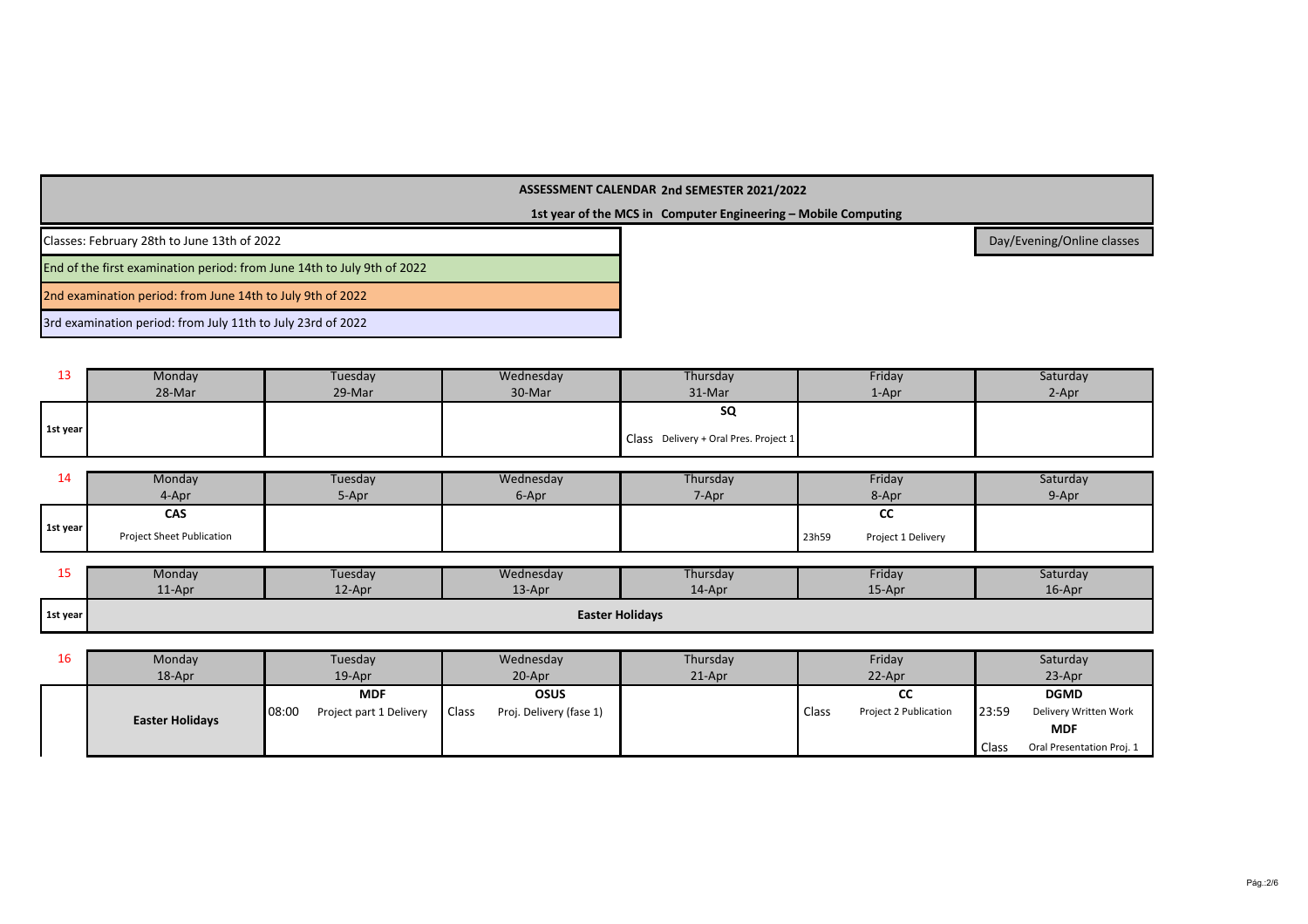## **1st year of the MCS in Computer Engineering – Mobile Computing**

Classes: February 28th to June 13th of 2022

End of the first examination period: from June 14th to July 9th of 2022

2nd examination period: from June 14th to July 9th of 2022

3rd examination period: from July 11th to July 23rd of 2022

|          | Monday  | <b>Tuesday</b>                   | Wednesday | Thursday | Friday | Saturday |
|----------|---------|----------------------------------|-----------|----------|--------|----------|
|          | 25-Apr  | 26-Apr                           | 27-Apr    | 28-Apr   | 29-Apr | 30-Apr   |
|          | Holiday | <b>DGMD</b>                      |           |          |        |          |
| 1st year |         | Oral Pres. Written Work<br>Class |           |          |        |          |

| ᅭ | Monday                                    | Tuesday                          | Wednesday | Thursday | Friday | Saturday                       |
|---|-------------------------------------------|----------------------------------|-----------|----------|--------|--------------------------------|
|   | 2-May                                     | 3-May                            | 4-May     | 5-May    | 6-May  | 7-May                          |
|   | <b>CAS</b>                                | <b>DGMD</b>                      |           |          |        | <b>MCS</b>                     |
|   | 1st year 14:00 Written Work Delivery      | Class<br>Oral Pres. Written Work |           |          |        | Written work delivery<br>23:59 |
|   | <b>Class</b><br>Written Work Presentation |                                  |           |          |        |                                |

| 19       | Monday                             | Tuesday                                 | Wednesday | Thursday                                              | Friday   | Saturday  |
|----------|------------------------------------|-----------------------------------------|-----------|-------------------------------------------------------|----------|-----------|
|          | 9-May                              | $10$ -May                               | $11-Mav$  | $12-Mav$                                              | $13-Mav$ | $14$ -May |
|          | <b>CAS</b>                         | <b>MCS</b>                              |           | EA                                                    |          |           |
|          |                                    | Class<br>Oral Pres. Written Work        |           |                                                       |          |           |
| 1st year |                                    | <b>DGMD</b>                             |           |                                                       |          |           |
|          | Class<br>Written Work Presentation | <b>Class</b><br>Oral Pres. Written Work |           | Project P1 (Delivery) + Oral<br>Class<br>Presentation |          |           |

| 20       | Monday    | Tuesday                                 | Wednesday | Thursday | Friday   | Saturday                            |
|----------|-----------|-----------------------------------------|-----------|----------|----------|-------------------------------------|
|          | $16$ -May | $17-May$                                | 18-May    | $19-Mav$ | $20-Mav$ | $21-Mav$                            |
| 1st year |           | <b>MCS</b>                              |           |          |          | <b>DGMD</b>                         |
|          |           | <b>Class</b><br>Oral Pres. Written Work |           |          |          | <b>Project Publication</b><br>23:59 |
|          |           | <b>DGMD</b>                             |           |          |          |                                     |
|          |           | Class<br>Oral Pres. Written Work        |           |          |          |                                     |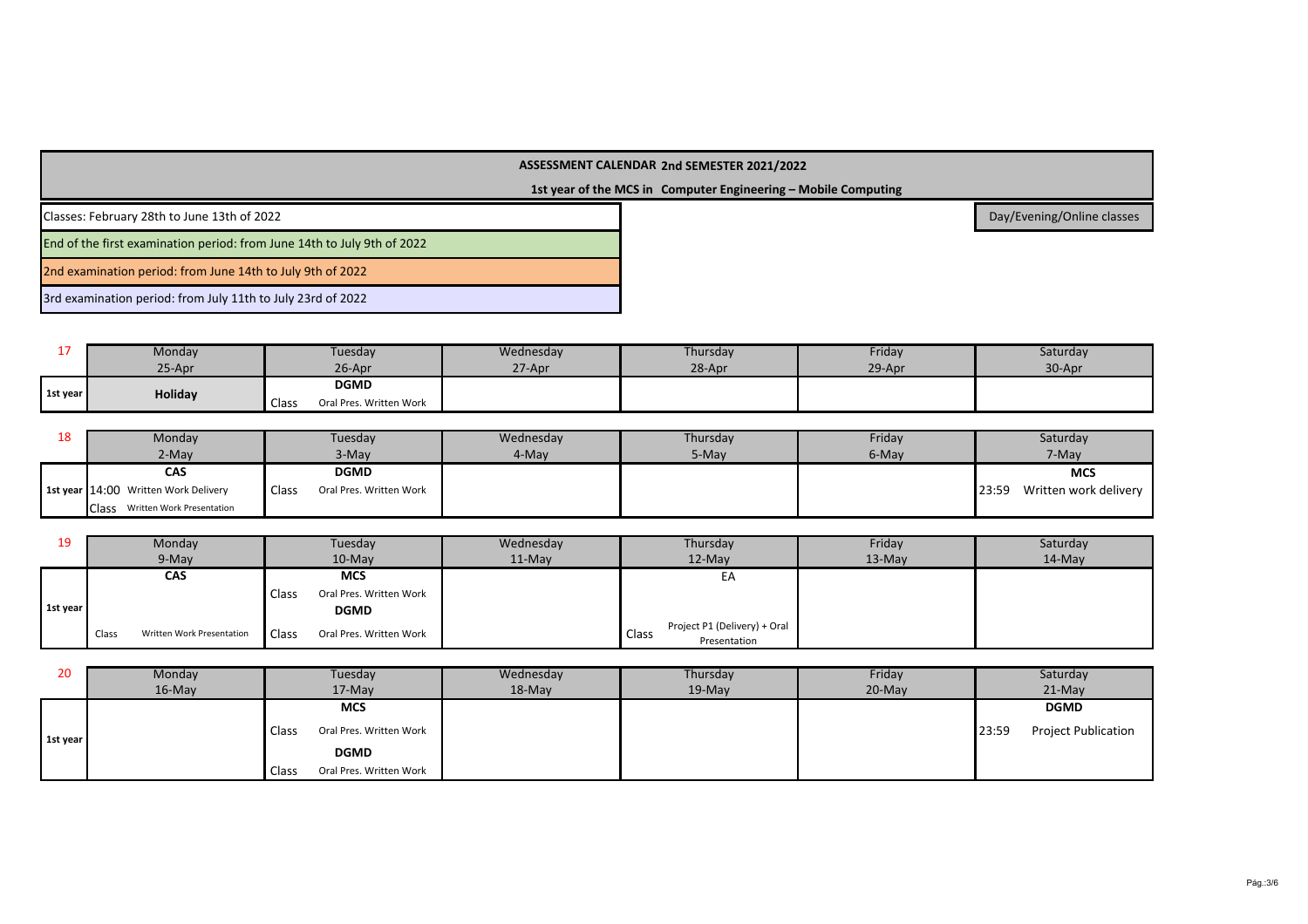**1st year of the MCS in Computer Engineering – Mobile Computing**

Classes: February 28th to June 13th of 2022

End of the first examination period: from June 14th to July 9th of 2022

2nd examination period: from June 14th to July 9th of 2022

3rd examination period: from July 11th to July 23rd of 2022

|          | Monday   | Tuesday                                 | Wednesday | Thursday  | Friday | Saturday |
|----------|----------|-----------------------------------------|-----------|-----------|--------|----------|
|          | $23-May$ | 24-May                                  | 25-May    | $26$ -May | 27-May | $28-May$ |
| 1st year |          | <b>MCS</b>                              |           |           |        |          |
|          |          | Oral Pres. Written Work<br><b>Class</b> |           |           |        |          |

| 22       | Monday                           | Tuesday                                 | Wednesday | Thursday | Friday | Saturday                           |
|----------|----------------------------------|-----------------------------------------|-----------|----------|--------|------------------------------------|
|          | $30-May$                         | $31-Mav$                                | $1$ -Jun  | $2$ -Jun | 3-Jun  | 4-Jun                              |
|          | <b>MDF</b>                       | <b>MCS</b>                              |           |          |        | น                                  |
| 1st year | 08:00<br>Project part 2 Delivery | <b>Class</b><br>Oral Pres. Written Work |           |          |        | 23:59<br>Project 2 Delivery        |
|          |                                  |                                         |           |          |        | <b>MDF</b>                         |
|          |                                  |                                         |           |          |        | Class<br>Oral Presentation Proj. 2 |

|          | Monday                                            | Tuesday    | Wednesday | Thursday | Friday  | Saturday                         |
|----------|---------------------------------------------------|------------|-----------|----------|---------|----------------------------------|
|          | 6-Jun                                             | $7 - Jun$  | 8-Jun     | 9-Jun    | 10-Jun  | $11$ -Jun                        |
|          |                                                   | <b>MCS</b> |           |          |         | <b>MCS</b>                       |
| 1st year | <b>Oral Presentation Written</b><br>Class<br>Work |            |           |          | Holiday | <b>Project Delivery</b><br>23:59 |

| 24       | Monday    | Tuesday                              | Wednesday | Thursday  | Friday                                 | Saturday |                                  |
|----------|-----------|--------------------------------------|-----------|-----------|----------------------------------------|----------|----------------------------------|
|          | $13$ -Jun | $14$ -Jun                            | $15$ -Jun | $16$ -Jun | $17 - Jun$                             | 18-Jun   |                                  |
|          |           | <b>CAS</b>                           |           |           | <b>MDF</b>                             |          |                                  |
| 1st year |           | $14:00$ Project Delivery + Oral Exam |           |           | 18:00<br><b>Written Exam</b>           |          | <b>1st examination</b><br>period |
|          |           | <b>CAS</b>                           |           | Holiday   | <b>MDF</b>                             |          |                                  |
| 1st year |           | 14:00 Project Delivery + Oral Exam   |           |           | 18:00<br><b>Written Exam</b>           |          | 2rst examination                 |
|          |           | 18:00 Written Exam                   |           |           | 19:30<br>Delivery + Oral Pres. Project |          | <b>period</b>                    |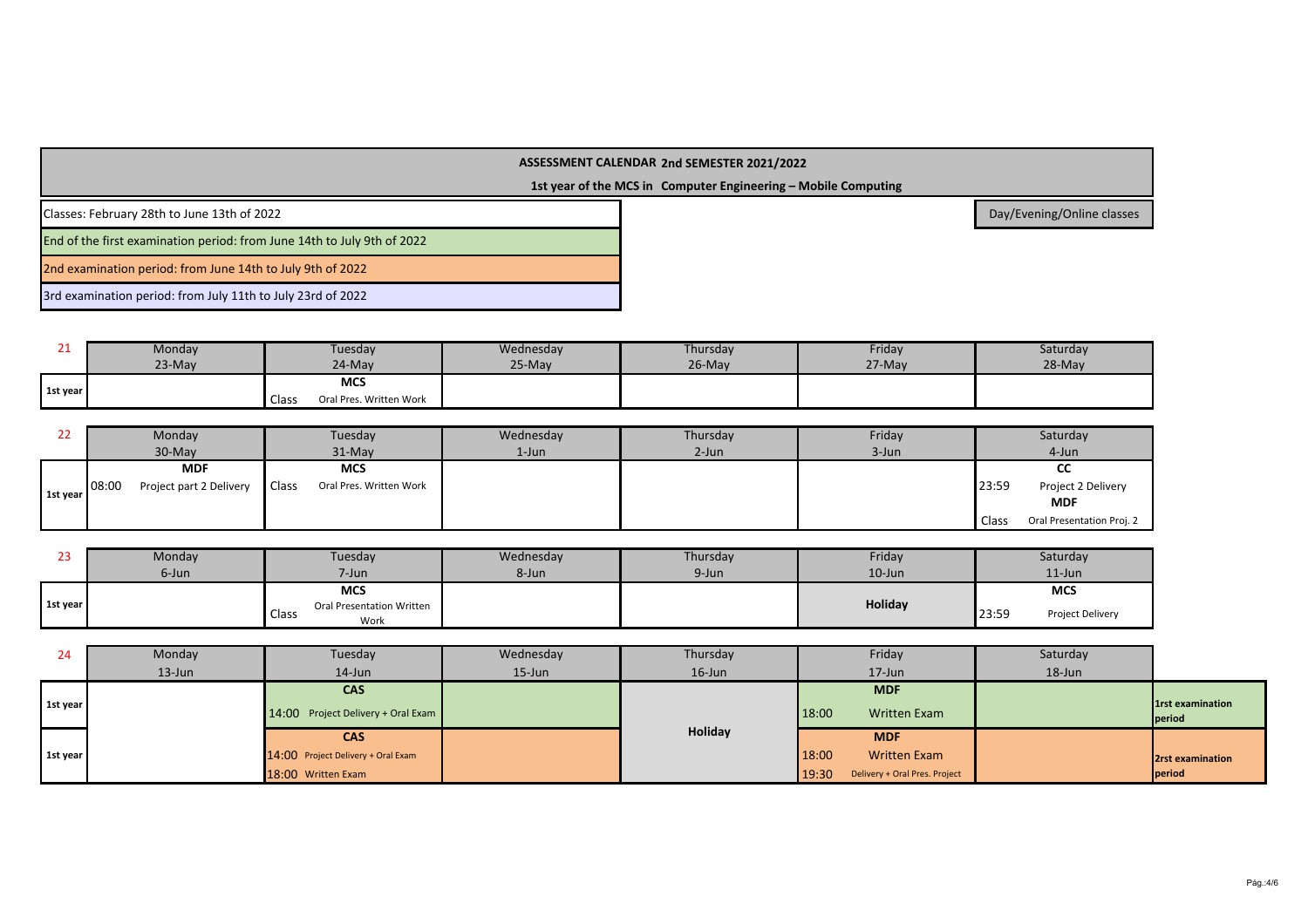# **1st year of the MCS in Computer Engineering – Mobile Computing**

Classes: February 28th to June 13th of 2022

End of the first examination period: from June 14th to July 9th of 2022

2nd examination period: from June 14th to July 9th of 2022

3rd examination period: from July 11th to July 23rd of 2022

| 25       | Monday                                 | Tuesday             | Wednesday                        | Thursday                              | Friday    | Saturday  |                         |
|----------|----------------------------------------|---------------------|----------------------------------|---------------------------------------|-----------|-----------|-------------------------|
|          | 20-Jun                                 | $21$ -Jun           | $22$ -Jun                        | $23$ -Jun                             | $24$ -Jun | $25$ -Jun |                         |
|          | <b>MCS</b>                             |                     | <b>OSUS</b>                      | <b>SQ</b>                             |           |           |                         |
| 1st year | 14:00 Oral Presentation Project        |                     | Project Delivery + Oral<br>18:00 | Delivery + Oral Presentation<br>18:00 |           |           | <b>1st examination</b>  |
|          |                                        |                     | Presentation                     | Project 2                             |           |           | period                  |
|          | <b>MCS</b>                             |                     | <b>OSUS</b>                      | <b>SQ</b>                             |           |           |                         |
| 1st year | 18:00<br>Written Exam + Practical Exam | 18:00 Pratical Exam |                                  | Delivery + Oral Presentation<br>18:00 |           |           | <b>2rst examination</b> |
|          |                                        |                     |                                  | Project                               |           |           | period                  |

| 26       | Monday     | Tuesday                                  | Wednesday | Thursday                                           | Friday   | Saturday |                                   |
|----------|------------|------------------------------------------|-----------|----------------------------------------------------|----------|----------|-----------------------------------|
|          | $27 - Jun$ | 28-Jun                                   | 29-Jun    | 30-Jun                                             | $1$ -Jul | $2$ -Jul |                                   |
|          |            | <b>CC</b>                                |           | EA                                                 |          |          |                                   |
| 1st year |            | Oral Exam (Project 2)<br>18:00           |           | 14:30 Project P2 (Delivery) + Oral<br>Presentation |          |          | <b>1rst examination</b><br>period |
|          |            | СC                                       |           | EA                                                 |          |          |                                   |
| 1st year |            | Project Delivery + Oral<br>18:00<br>Exam |           | Project (Oral Exam)<br>14:30                       |          |          | <b>2rst examination</b><br>period |

| 27       | Monday   | Tuesday                          | Wednesday | Thursday  | Friday                              | Saturday |                         |
|----------|----------|----------------------------------|-----------|-----------|-------------------------------------|----------|-------------------------|
|          | $4$ -Jul | $5$ -Jul                         | 6-Jul     | $7 -$ Jul | 8-Jul                               | $9$ -Jul |                         |
| 1st year |          | <b>DGMD</b>                      |           |           | <b>DGMD</b>                         |          | 1rst examination        |
|          |          | 23:59<br><b>Project Delivery</b> |           |           | 14:30<br>Oral Exam Project (online) |          | period                  |
| 1st year |          | <b>DGMD</b>                      |           |           | <b>DGMD</b>                         |          |                         |
|          |          | Written Work + Project<br>23:59  |           |           | 14:30<br>Oral Exam (online)         |          | <b>2rst examination</b> |
|          |          | (Delivery)                       |           |           |                                     |          | <b>period</b>           |